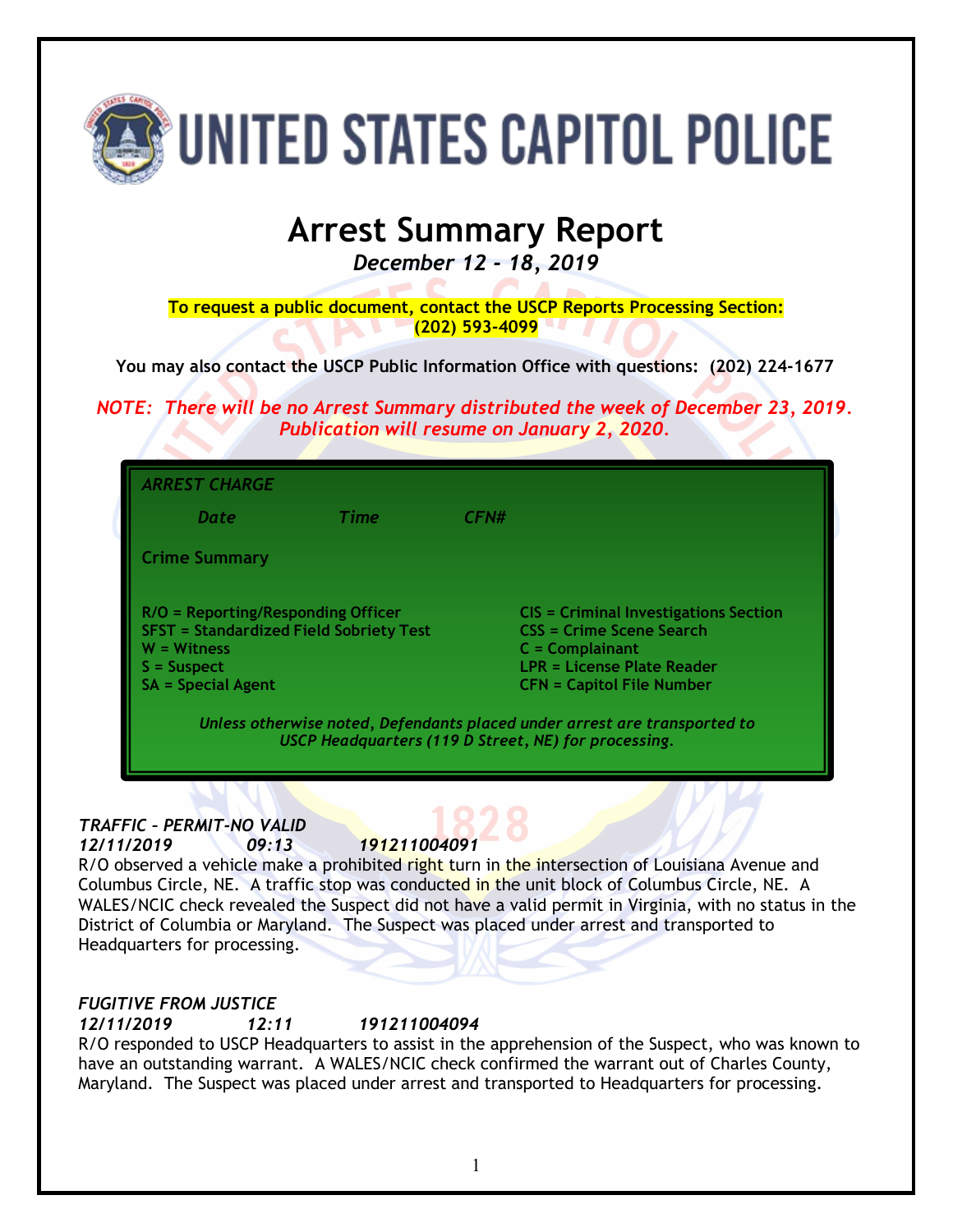#### *ASSAULT ON A POLICE OFFICER - MISDEMEANOR 12/11/2019 12:23 191211004095 ADDITIONAL CHARGE: DISORDERLY CONDUCT ON US CAP GRNDS/DC 9-112, B4* R/O responded to the first floor of the Rayburn House Office Building for the report of music being played loudly. R/O contacted the Suspect in a hallway and attempted to obtain identification. The Suspect refused and pushed R/O multiple times. The Suspect was placed under arrest and transported to Headquarters for processing.

#### *TRAFFIC – PERMIT-NO VALID 12/12/2019 16:07 191212004102 ADDITIONAL CHARGES: UUV-FELONY*

R/O was alerted to a stolen vehicle via a LPR hit on South Capitol Street at the I-395 on-ramp. R/O conducted a traffic stop in the 1300 block of South Capitol Street on a vehicle matching the description. A WALES/NCIC check revealed the Suspect's permit was not valid in the District of Columbia. The Suspect was placed under arrest and transported to Headquarters for processing.

## *UCSA – POSS HEROIN - MISD*

*12/12/2019 18:45 191212004107*

*ADDITIONAL CHARGES: UCSA-POSSESSION OF DRUG PARAPHENALIA;* BENCH WARRANT-MISDEMEANOR R/O was flagged down in the area of 50 Louisiana Avenue, NW, for an unresponsive person in a vehicle and conducted a welfare check. R/O observed multiple forms of drug paraphernalia on the rear floorboard, and also observed in the ashtray of the vehicle door three plastic bags with a white, powdery substance. A field test of the substance resulted in a positive test for heroin. In addition, a WALES/NCIC check revealed the Suspect had a misdemeanor bench warrant issued through the Superior Court of the District of Columbia. The warrant was confirmed by USCP Communications. The Suspect was placed under arrest and transported to Headquarters for processing.

# *CROWDING OBSTRUCTING INCOMMODING DC CODE 22-1307*

*12/13/2019 11:58 191213004112*

R/O observed multiple Suspects standing, chanting, and blocking pedestrian traffic on the Rotunda steps of the U.S. Capitol Building. The Suspects were warned to cease and desist with their unlawful demonstration activities, but they refused to stop. Twenty-six Suspects were placed under arrest and transported to 67 K Street for processing.

# *OAS\OAR – MISD DC 50-1401.01*

*12/13/2019 15:46 191213004118*

*ADDITIONAL CHARGES: CONTROLLED SUBSTANCE ACT*

R/O observed a parked and running vehicle, displaying no tags, in the 500 block of First Street, NW. R/O conducted a traffic stop at the same location. Upon approaching the vehicle, R/O observed the Suspect sleeping with what appeared to be a hand-rolled marijuana cigarette in his lap. A WALES/NCIC check revealed the Suspect had a revoked permit out of the District of Columbia. The Suspect was placed under arrest and transported to Headquarters for processing.

# *FAILURE TO OBEY POLICE OFFICER*

*12/15/2019 03:11 191215004131*

*ADDITIONAL CHARGE: DEFACING PUBLIC PROPERTY*

R/O overheard shouting coming from the area of I-395 while in the parking lot at Second and E Streets, SW. R/O responded to the area to investigate, and observed two Suspects spray painting the jersey